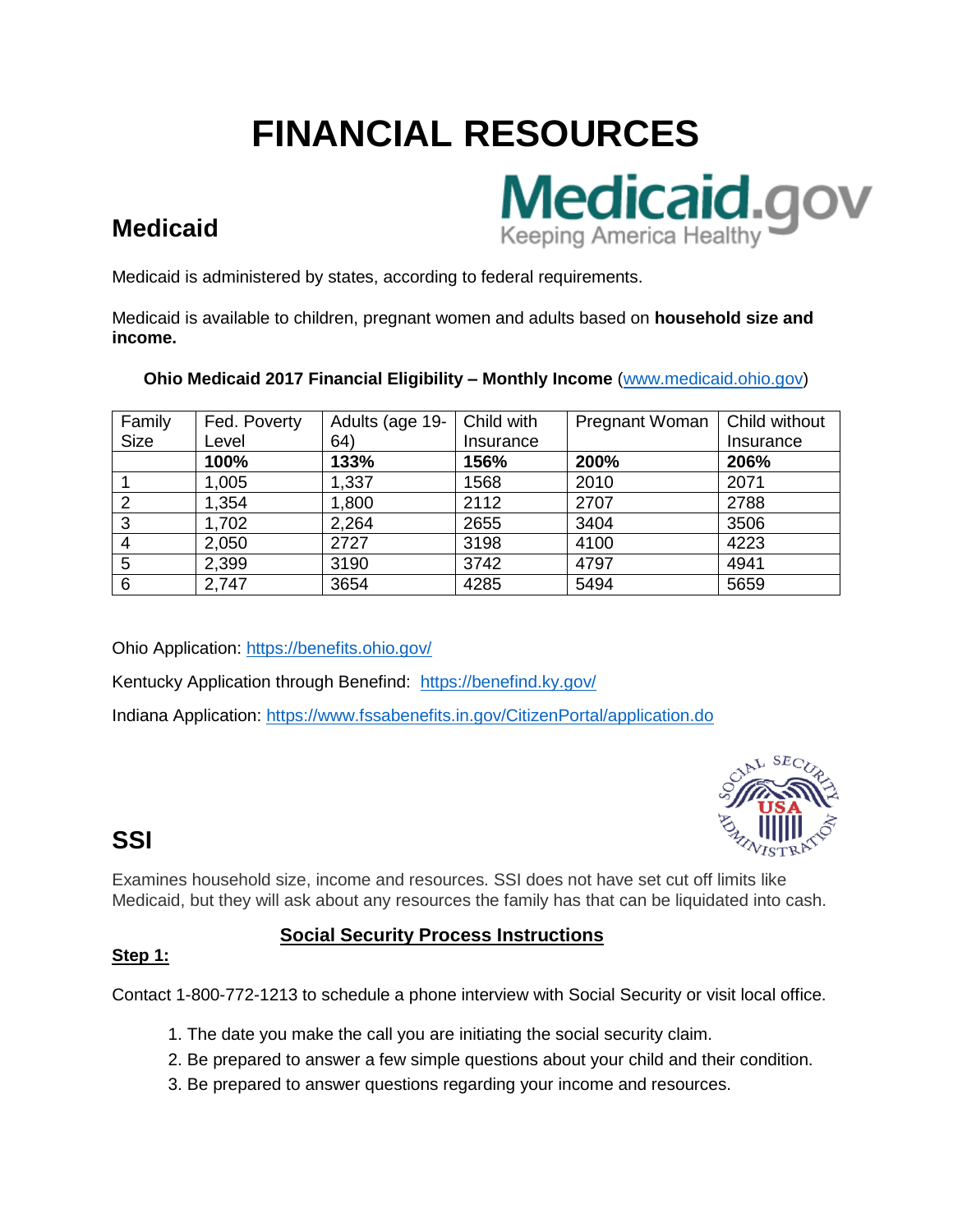### **Step 2:**

You will be contacted by mail with a phone interview date.

1. If your child is over 18 and you do not have guardianship they will need to be present for the interview process.

2. If the parent is not the legal guardian, court papers signed by the judge must be provided.

3. Be prepared to answer both medical and financial questions.

### **Step 3: Fill out the online report: (This needs to be completed before the phone interview takes place)**

- 1. Go to SSA.gov.
- 2. Click on the Benefits Tab.
- 3. Under the benefits tab you will look under the column LEARN and click on Supplemental Security Income.
- 4. Scroll to the middle of the page and choose an adult or child with a disability.
- 5. You will then be directed to start the report.

#### **\*\*The Social Security case worker will assist with this at time of interview, if unable to complete\*\***

### **Step 4:**

You will need to have your child's medical records submitted to Social Security to aid in their determination. Social Security will send a request for records from any hospital or provider treating the individual. Please note Cincinnati Children's may take up to 45 days to release records to Social Security. If you want to check on the status of your records request, please contact the medical records department of each provider you have submitted.

### **Grants**

There are programs for children who have insurance, but needed medical services are not covered by insurance or the cost of the services is difficult for the family, also called underinsured. Each program has their own guidelines, often including household income limits. The grants also typically require a letter of medical necessity from the doctor [and proof of denial](http://www.google.com/url?sa=i&rct=j&q=&esrc=s&source=images&cd=&cad=rja&uact=8&ved=0ahUKEwiqqOGd-_nVAhVDeSYKHXegBYQQjRwIBw&url=http://www.themamamaven.com/2017/05/17/unitedhealthcare-childrens-foundation-offers-a-medical-grant-program/&psig=AFQjCNHYCysP0nfhhHGIfviQQMyHDhHGuQ&ust=1504010848276644)  from insurance.

### **United Healthcare Children's Foundation:** <http://www.uhccf.org/>



The grants provide financial relief for families who have children with medical needs not covered or not fully covered by their **commercial** health benefit plan. The applicant must be 16 years old or younger and live in the United States. The applicant must be covered by a commercial health benefit plan and limits for the requested service are either exceeded, or no coverage is available and/or the costs are a serious financial burden on the family. Financial need of the child's family will be evaluated and documented through information provided on the application. Must meet financial guidelines. Individuals with Medicaid will **NOT** be accepted.

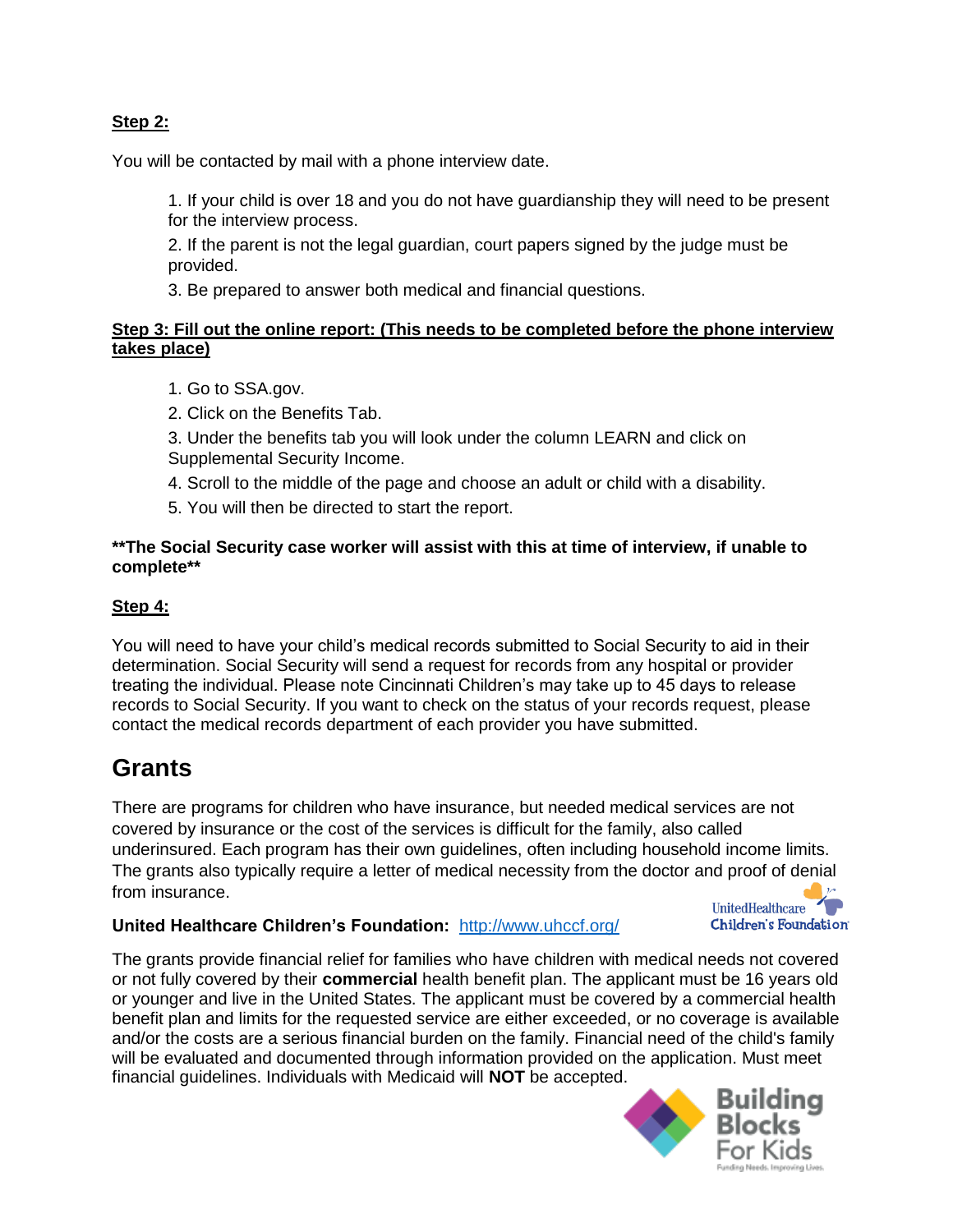### **Building Blocks for Kids: [http://www.bb4k.org/](http://www.bb4k.org/d)**

All grant requests must fall into one of the following categories:

•Expenses associated with surgery or a specific procedure or treatment such as organ transplants, craniofacial reconstruction, physical rehabilitation therapy, cochlear implants, etc. •Expenses associated with apparatus such as: wheelchairs, van lifts, communication devices hearing aids, prosthetic limbs, etc.

In order to be considered for funding the following criteria must be met:

The child must be under the age of 18.The child is from the greater Cincinnati area or has a strong link to the area such as a grandparent, an aunt or uncle, or a relationship with a local organization. The cost of the surgery, procedure, treatment or apparatus is very significant and is not covered by either the parent's insurance or the parent's assets/income or by a combination thereof. The case must be in a proactive stage. Requests for debt reduction of expenses already incurred will not be considered.

Contact Information: (513) 770-2900

**Paige's Princess Foundation:** <https://www.paigesprincessrun.com/>



Organization providing grants to pediatric patients with life-long disabilities. Any condition or diagnosis can apply for assistance if it results in the disability of the child. Finances adaptive equipment or therapeutic services to enhance the quality of life, mobility and independent function of the child. Also assists with Co-Pays and Deductibles. Contact Information: (513) 228-1064

\*\*\**There are many other programs in addition to these options.*

# **Achieving a Better Life Experience (ABLE) Act**



"designed to provide new opportunities for individuals and families to save for the purpose of supporting individuals with disabilities in maintaining their health and independence."

Beginning January 1, 2015, the ABLE Act authorizes each state to establish and operate ABLE programs, similar to the college planning 529 account. The program allows:

- A single ABLE account to be set up for any "eligible" state resident. "Eligible individuals must be severely disabled before turning age 26, based on marked and severe functional limitation or receipt of benefits under the SSI or Disability Insurance programs."
- An annual contribution to the ABLE savings account to be made, from all individuals, equal to the annual gift tax exclusion amount (in 2014-2015 this is \$14,000, but is indexed for inflation).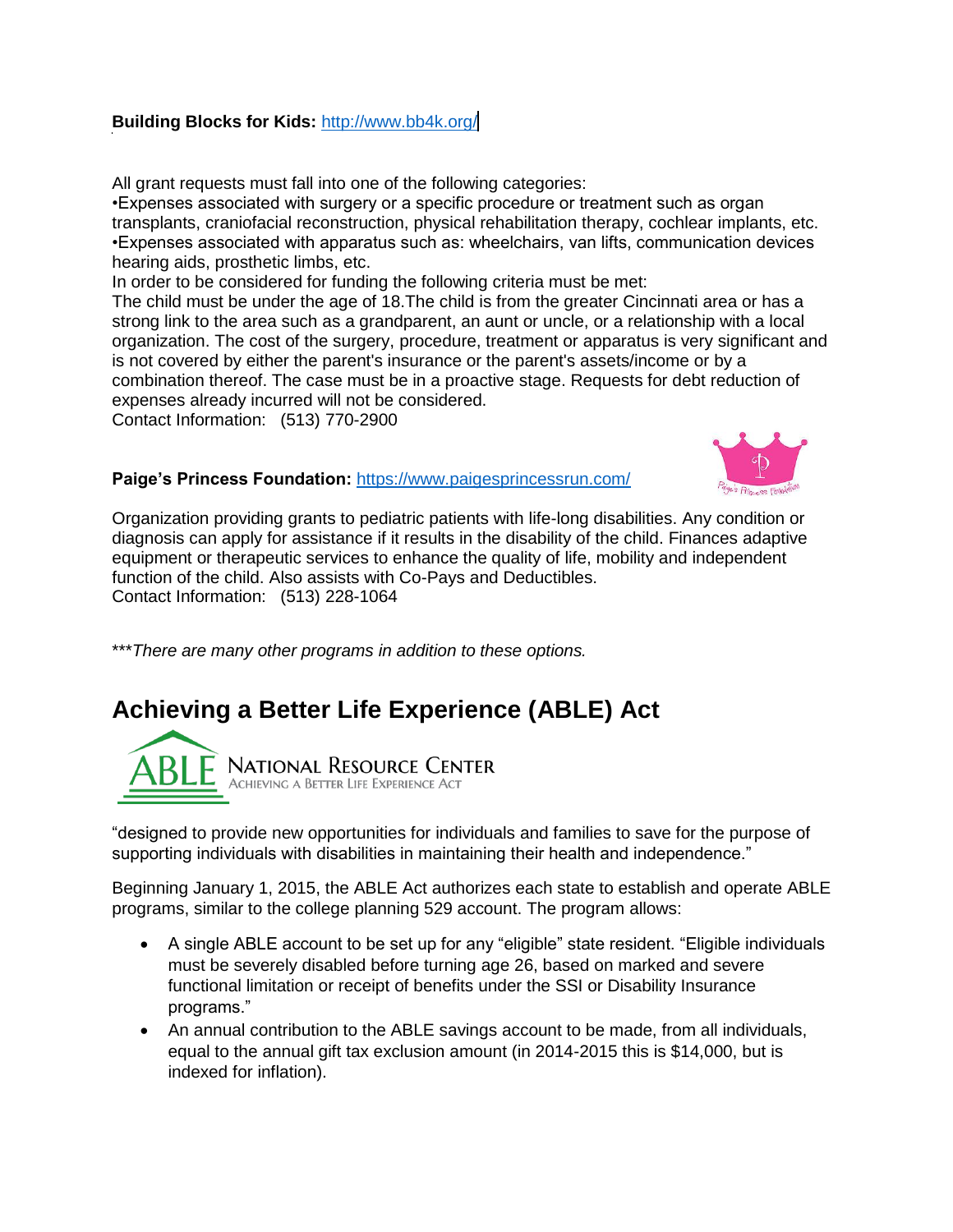- Distributions are taken directly from the ABLE account and can be used for "qualified expenses." These are defined as expenses related to the individual's disability, such as:
	- o health
	- o education
	- o housing
	- o training
	- o assistive technology
	- o personal support
	- o related services and expenses

Any income earned by these accounts would not be taxed, nor would distributions made from them, so long as the distribution is used for qualified expenses.

The accounts will not be considered a resource when determining eligibility for government benefits (up to \$100,000 of the ABLE account value). However, distributions for housing expenses would still be considered when SSI benefits are calculated.

An ABLE account provides a way to help provide a better quality of life for a loved one with a severe disability, and does not jeopardize government benefits being received. Under this new legislation, each state is enabled to create an ABLE 529 account.

### [ABLE National Resource Center](http://www.ablenrc.org/)

The [Ohio State Treasurer's Office](http://www.stableaccount.com/) has created a site for information related to ABLE Accounts. You can sign up and stay informed.



### **CCHMC Resources**

### **Financial Counseling**

Assists families in the process of paying for medical services they have received. Can assist families with no insurance.

### **Family Financial Advocates or FFAs**

Assists families in the process of paying for medical services they have received. Can assist families who have insurance, but are experiencing out of pocket medical expenses.

### **Special Needs Resource Directory**

### <https://www.cincinnatichildrens.org/patients/child/special-needs/directory>

Finding information and resources. The Special Needs Resource Directory, supported by the Family Resource Center at Cincinnati Children's, can assist parents, caregivers and healthcare providers identify, evaluate and access necessary services and supports. Focused on children and youth with special health needs who have physical, developmental, behavioral or emotional conditions, the directory connects to local, regional and national websites to help you:

- Find information about your child's diagnosis or condition
- Identify strategies to help you advocate for your child
- Develop community connections for resources and support